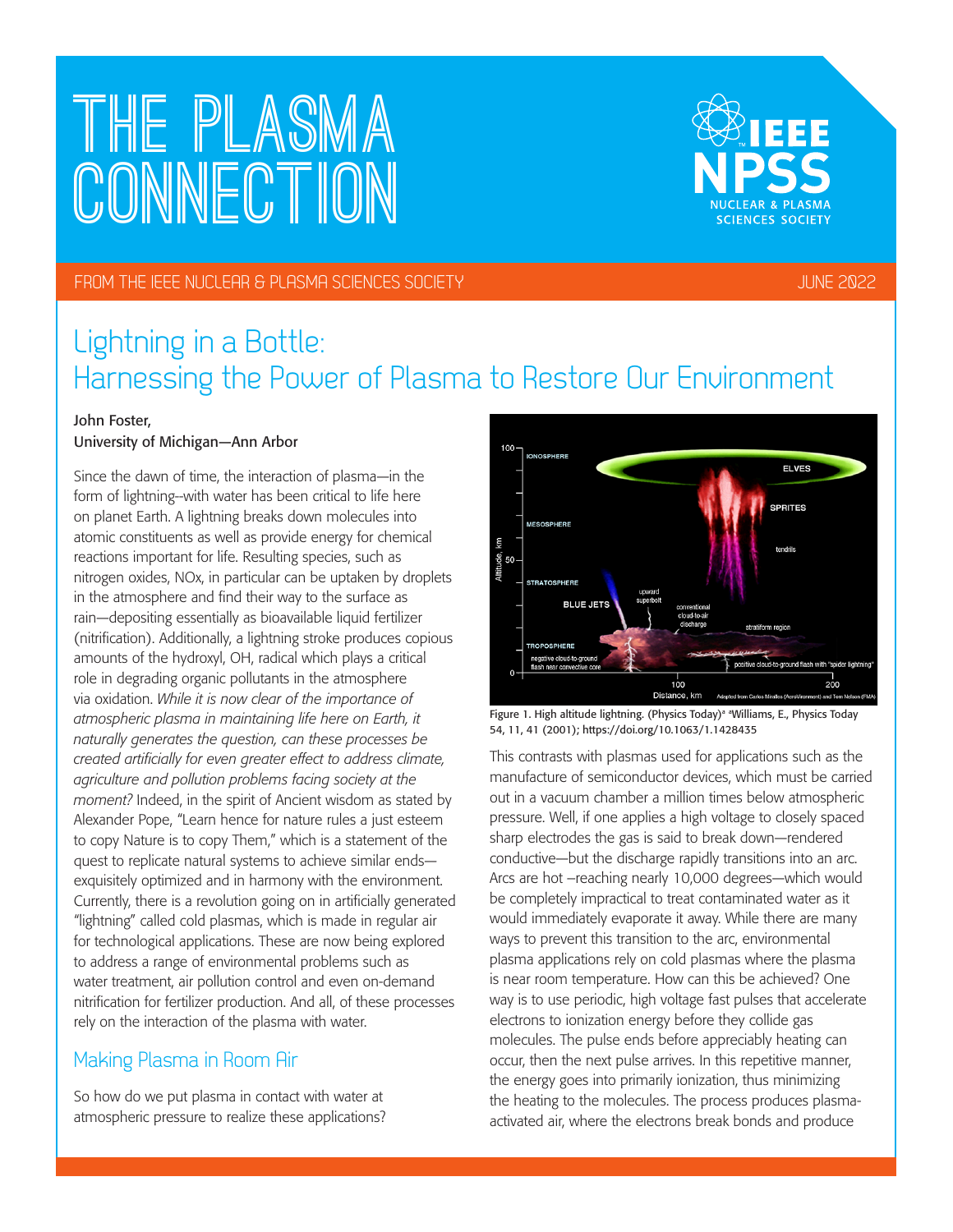### **The PLASMA CONNECTION**

reactive species required to carry out functions such as water purification.

### Water Crisis and Plasma Solutions



Figure 2. City of Chicago wastewater treatment plant aerial view—processes 700 million to 1.4 billion gallons per day.

Federal agencies have identified a range of industrially-derived chemical contaminants in our drinking water, at varying concentration levels depending on site location. Some of these chemicals are known to cause cancer in laboratory animals and are thus a risk to public health. Conventional treatment plants cannot remove these contaminants. While more advanced technologies such as reverse osmosis can remove these micropollutants, the process is expensive and its application results in the generation of a highly contaminated waste stream that still must be disposed—typically by



Figure 3. Complex plasma interaction and surface ionization wave formation at plasma liquid interface (in-house, La/Foster, U. Michigan)

incineration or dumping into the ocean—both of which are harmful in the long run to the environment. Plasma treatment on the other hand introduces reactive species into the water. These chemical species have high oxidation potential and can via a series of reactions mineralize the contaminant to harmless products such as carbon dioxide, water, and salts. This process is known as advanced oxidation and in itself is considered the future of water treatment. This process has been proposed as a stage in methodologies posed for water reuse, where wastewater is directly treated by advanced methods to make the water potable. Such technologies are needed in drought-stricken regions or those with limited water resources. While advanced oxidation can be achieved without plasma, conventional approaches require onsite consumables such as hydrogen peroxide or pure oxygen. Conventional methods generally drive only one type of advanced oxidation process. Plasma on the other hand when placed in contact with liquid water drives a range of processes that produce not only OH but also other reactive species—such as reactive nitrogen species, electrons, ions, shock waves and UV light thus greatly enhancing the reactivity, resulting in reduced decomposition time—using only air, an essentially free and readily available consumable. Indeed, plasma at laboratory scale has demonstrated the capacity to decompose most organic contaminants found in freshwater including those that are fluorinated such as PFAS compounds, now found in everything from wrappers and pizza boxes to nonstick skillets and firefighter foam. Such compounds are not as susceptible to advanced oxidation but do degrade when exposed to solvated electrons produced by the plasma.

### How May Plasma be Exploited for These Remarkable Technologies?

Currently, a number of groups worldwide are exploring the efficacy of plasma methods for water treatment. At the beaker scale, many of these tests have shown great promise. At this point, even pilot scale plasma reactors involving the treatment of many gallons per minute are being explored. Key questions however remain to be addressed. These include what is the cost of this technology relative to conventional methods? How much energy will be needed to power a full-scale plasma treatment stage? Is the technology scalable in a practical sense? This final question is critical since typical water treatment facilities deal with water flows in the millions of gallons per day even on the low end. Plasma produced species permeate the water via diffusion, a slow process, which leads to long contact times implying low throughputs which is not acceptable for practical applications. Plasma-induced